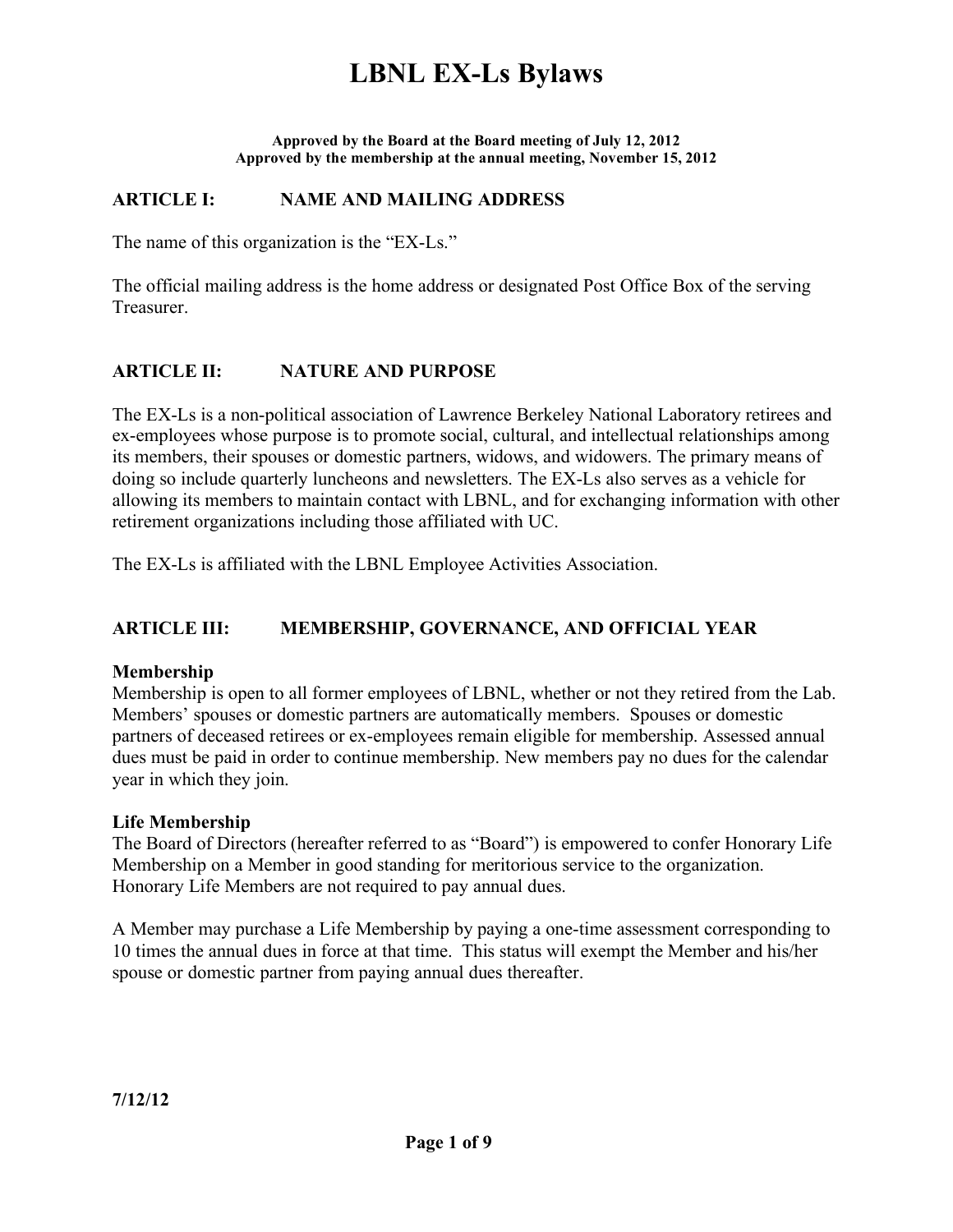#### **Governance**

The EX-Ls is governed by its elected officers and other members of the Board as described below.

Committees, both standing and ad hoc, will be appointed by the Board as needed.

### **Official Year**

The Official Year extends from January 1 through December 31.

## **ARTICLE IV: OFFICERS, COMMITTEE CHAIRS, AND TERMS**

### **Elected Officers**

The following officers are elected by the Membership: the President, the First and Second Vice Presidents, Secretary, Treasurer, Membership Coordinator, and Activities Coordinator, all of whom shall serve without compensation. The Treasurer and Membership Coordinator positions may be held by the same person, in which case that person has only one vote.

#### **Appointed Officers**

The Newsletter Editor and Webmaster officers are appointed by the Board.

### **Committees**

There shall be four standing committees, as follows: the Executive Committee, chaired by the President; the Luncheon Speaker Committee, chaired by the First Vice President; the Membership Committee, chaired by the Membership Coordinator; and the Activities Committee, chaired by the Activities Coordinator. The size of each committee other than the Executive Committee shall be determined by the committee chair. Committee members shall be appointed by the respective chairs, subject to approval by the Board, and shall serve at the discretion of the chair.

a) The Executive Committee consists of all currently serving elected officers (i.e., President, 1<sup>st</sup> and 2nd Vice Presidents, Secretary, Treasurer, Activities Coordinator, and Membership Coordinator) plus the immediate Past President. The Executive Committee shall serve as the principal liaison body with the Laboratory, and may act on behalf of the organization between Board meetings.

b) The Luncheon Speaker Committee shall solicit speakers for the quarterly luncheons and prepare and maintain a list of candidates for consideration by the First Vice President.

c) The Membership Committee shall assist the Membership Coordinator in outreach to new retirees and other former employees of the Laboratory, in responding to general questions from the membership, in soliciting input from the membership at the quarterly luncheons, and in maintaining necessary membership records.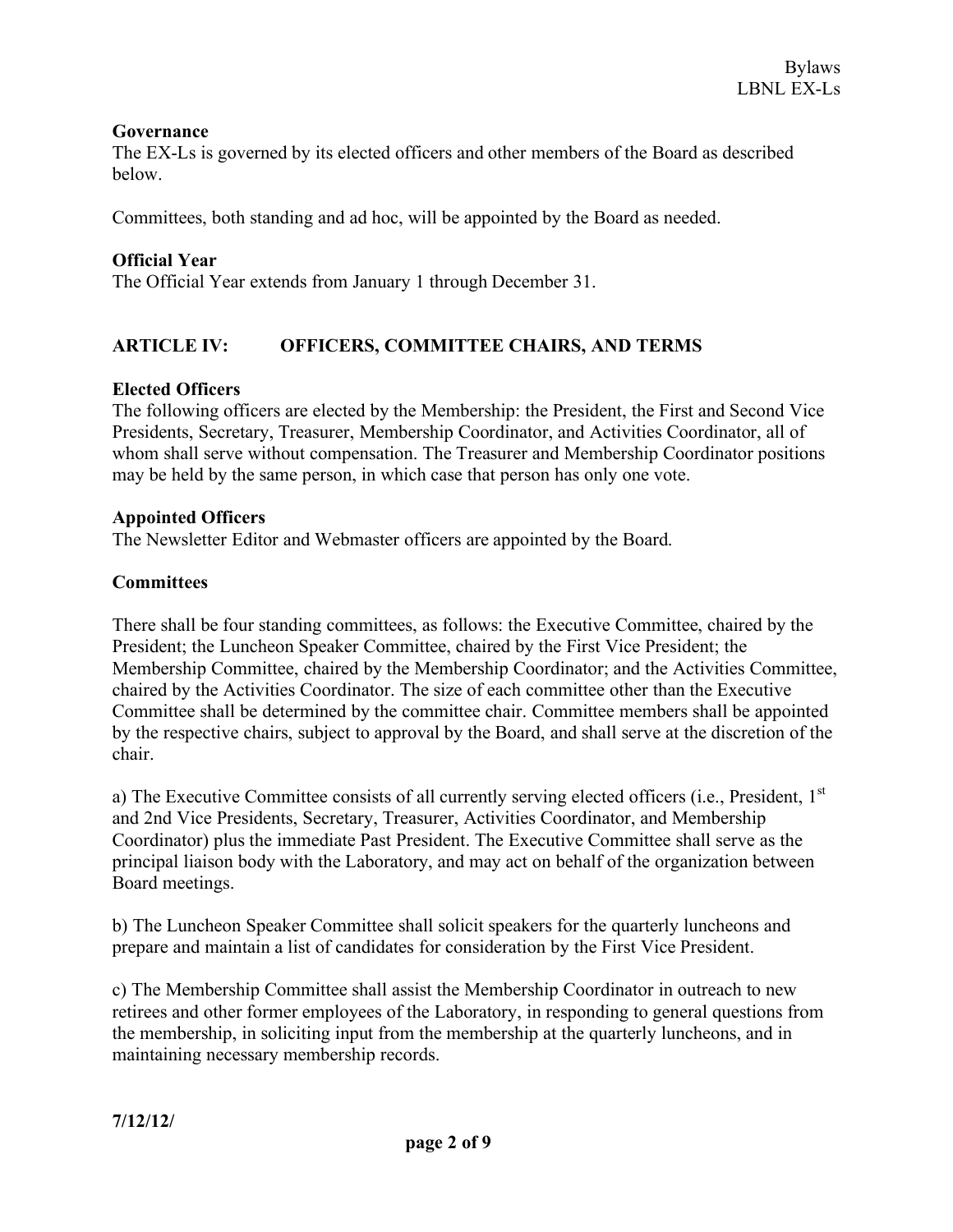d) The Activities Committee shall assist the Activities Coordinator in soliciting membership input on possible activities, in liaising with UCBRC and with other UC retiree organizations on possible joint activities, in selecting those activities to pursue, and in making the necessary arrangements for those activities that are selected.

As needed, the Board may constitute new ad hoc Committees to address issues of importance to the organization. The chair of each ad hoc committee shall be appointed by the Board; committee members may be appointed by the Board or left to the discretion of the chair. These ad hoc Committees will be reviewed on a yearly basis for relevance to EX-Ls interests and will be continued or disbanded, as appropriate.

#### **Terms of Office**

A Term extends for one year starting January  $1<sup>st</sup>$  and ending December 31 $<sup>st</sup>$ .</sup>

The President,  $1<sup>st</sup>$  Vice President, and  $2<sup>nd</sup>$  Vice President serve for one full Term in these offices. For the following Term, the 1<sup>st</sup> Vice President normally becomes the nominated candidate for President, and the  $2<sup>nd</sup>$  Vice President normally becomes the nominated candidate for  $1<sup>st</sup>$  Vice President.

Any officer serving a partial Term (due to his/her being appointed to fill a vacancy) is eligible to be nominated to serve in that office the following full Term.

The Secretary, Treasurer, Membership Coordinator, and Activities Coordinator serve one Term with no limit on the number of Terms that can be served.

The Newsletter Editor and Webmaster serve one Term with no limit on the number of Terms that can be served.

Ad hoc committee chairs and committee members serve at the discretion of the Board, with no limit on their duration of service as long as their committees remain in existence.

#### **Election and Vacancies**

Elected Officers are chosen at the Annual Election Meeting as described in Articles VI and VIII.

Appointed Officers and Chairs and members of committees are appointed or reappointed by Board action at the first Board meeting of the year.

If any Board position other than President becomes vacant, the President may make an interim appointment, valid until the next Board meeting, at which time the Board shall confirm the interim appointment or appoint another person to fill out the Term. If the position of President becomes vacant, the 1<sup>st</sup> Vice President shall fill out the remainder of the Term as President, and the  $2<sup>nd</sup>$  Vice President shall fill out the remainder of the Term as  $1<sup>st</sup>$  Vice President.

**7/12/12/** Vacancies in Board positions not filled by interim appointment are filled by action of the Board at a regularly scheduled or a specially called meeting at which a quorum is present. Persons so elected complete the current Term for the position they are filling.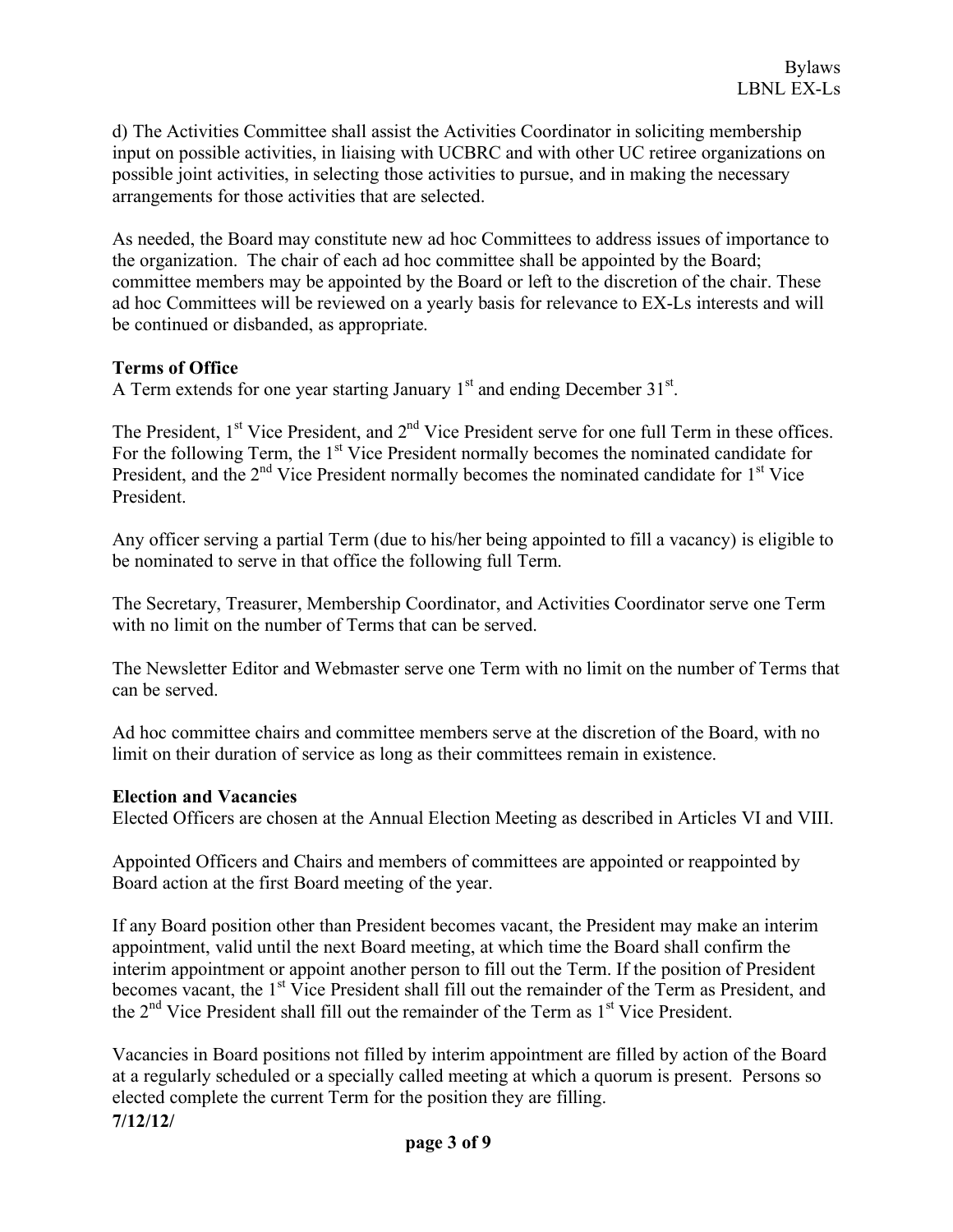### **ARTICLE V: POWERS AND DUTIES OF OFFICERS**

**President** – is the Chief administrative officer, Chairperson of the Board, and official liaison between the organization and LBNL management. He/she maintains the EX-Ls Bylaws and policies, and ensures that all members of the Board have complete and accurate copies thereof. He/she sees that all policies and decisions of the Board are carried out, and oversees the appointment of chairpersons of standing and ad hoc committees. Except as specified below, he/she presides at all Board meetings and General Membership meetings. In addition, he/she is responsible for writing the annual EX-Ls' letter report to the LBNL Director and for maintaining copies of the annual EX-Ls' President's Letter to the LBNL Director and other key official correspondence as defined in the EX-Ls' Policy on Essential Documents.

**1st Vice President** – may, upon request of the President, assist the President with liaison activities between LBNL and the EX-Ls. He/she is responsible for identification and invitation of Speakers for the quarterly luncheons, and also for ensuring that a summary of each luncheon talk is prepared for inclusion in the Newsletter. He/she will assume the powers and duties of the President in case that officer is absent or unable to act. In addition, the 1<sup>st</sup> Vice President maintains the Cumulative List of Luncheon Speakers and Topics in accordance with the EX-Ls' Policy on Essential Documents.

**2nd Vice President** – serves as Chairperson of the Nominating Committee, and will assume the powers and duties of the President in case both the President and the 1st Vice President are absent or unable to act. The  $2<sup>nd</sup>$  Vice President also serves as Executive Committee liaison to the Newsletter Editor and as Vice Chair of the Luncheon Speaker Committee.

**Secretary** – records and distributes the minutes of all meetings of the Board and, if relevant, of business transacted at General Membership meetings. He/she maintains the official files, records, and documents of the organization in accordance with the EX-Ls' Policy on Essential **Documents** 

**Treasurer** – is responsible for all funds of the organization, their collection, and disbursement. The Treasurer will evaluate the financial status of the organization and make recommendations on the level of annual dues to be assessed. He/she will ensure that a notification letter of annual dues is distributed to the membership. He/she prepares financial reports for Board meetings, and provides the Board at the first meeting of the year with a summary of the previous year's income and expenditures. In addition, the Treasurer is responsible for maintaining the EX-Ls' bank statements, year-end financial reports, and the Cumulative List of Charitable Donations in accordance with the EX-Ls' Policy on Essential Documents.

**Membership Coordinator** – chairs the Membership Committee, serves as liaison to the UCOP Benefits Office*,* maintains the membership roster and membership statistics*,* and compiles the annual directory that is distributed to the membership. Management of any lists containing private information of the members is handled in accordance with policies approved by the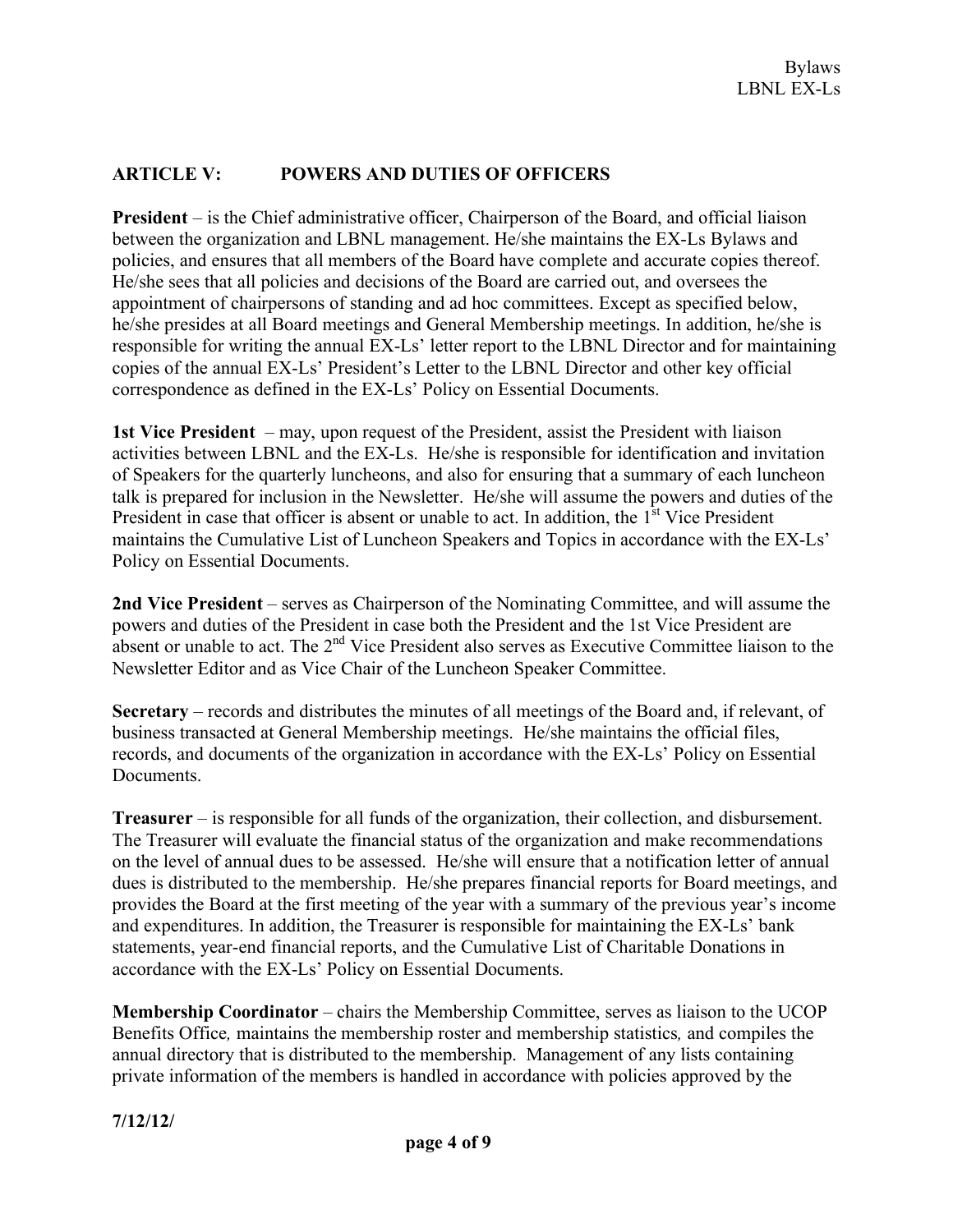Board. In addition, in accordance with the EX-Ls' Policy on Essential Documents, the Membership Coordinator maintains copies of the Annual Directory of Members.

**Activities Coordinator** – chairs the Activities Committee, which is responsible for coordinating and organizing activities involving the general membership, in particular the quarterly luncheons. In addition, in accordance with the EX-Ls' Policy on Essential Documents, the Activities Coordinator maintains a cumulative history of luncheon venues and arrangements.

**Newsletter Editor** – prepares four Newsletter editions per year. The default distribution mechanism for the Newsletter is e-mail for all members who have an e-mail address on record, and US Mail for those members without e-mail addresses. Members may opt for US Mail delivery by written request to the Newsletter Editor*.* The Newsletter is the principal vehicle for conveying official information and notification to members regarding upcoming events, luncheons and meetings, and other matters of importance to the general membership. In addition, in accordance with the EX-Ls' Policy of Essential Documents, the Newsletter Editor is responsible for maintaining paper copies of the quarterly newsletters and any special editions thereof.

**Webmaster** – maintains the official EX-Ls Website. This Website must include official notifications, copies of published Newsletters, lists of upcoming events (Board meetings and luncheons), copies of Bylaws and policies currently in effect, and other matters of interest to the membership. The Webmaster also coordinates the upkeep of the e-mail list with the Membership Coordinator, and distributes e-mail notifications to those on the e-mail list in response to Officer- or Board-authorized requests.

## **ARTICLE VI: NOMINATING COMMITTEE AND ELECTION OF OFFICERS**

The Nominating Committee is chaired by the 2<sup>nd</sup> Vice President and must include at least two more members. This Committee is reconstituted every year, and must be appointed by the Board.

The Nominating Committee is responsible for identifying candidates to fill vacancies in the list of elected officials for the following year.

The Board will select an official slate of candidates from the Nominating Committee's list. The President will present this slate at the general membership meeting described in Article VIII. The slate will be considered elected if it receives a majority of votes of the members present at this meeting.

Should the Board's slate not receive a majority of votes, a vote will be taken for each position to be filled, with the opportunity being given to receive nominations from the floor to compete with the Board's candidate. Each such nomination must be endorsed by no fewer than 1/5th of the members present. In such a case, the candidate receiving a simple majority of votes will be considered elected to the position.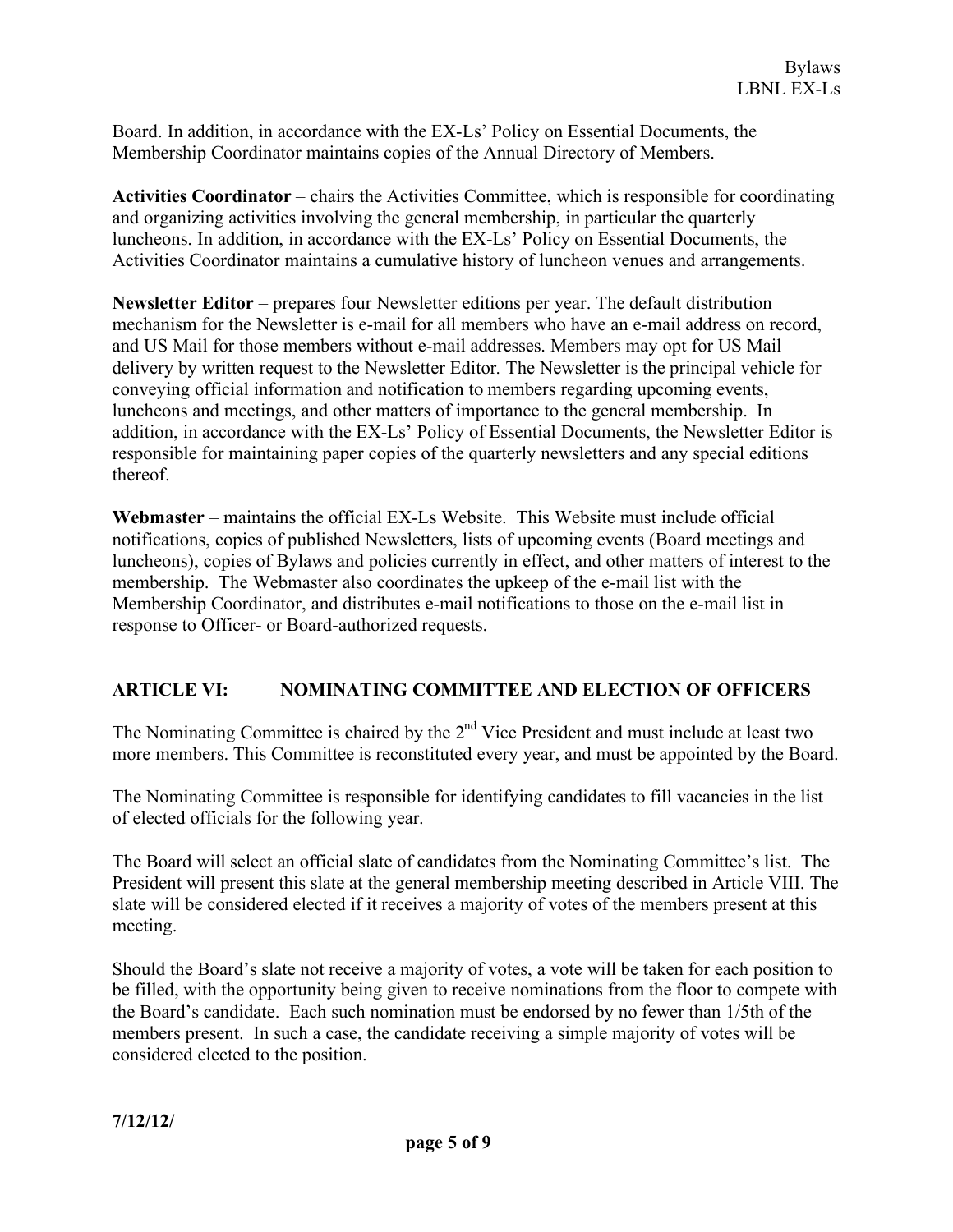### **ARTICLE VII: BOARD OF DIRECTORS**

### **Authority**

The EX-Ls Board of Directors represents and acts on behalf of the membership for the operation of the organization.

#### **Board: Membership**

The Board consists of four types of Members:

- (a) Elected Officers forming the Executive Committee comprising individuals holding the following offices: President, 1st and 2nd Vice Presidents, Secretary, Treasurer, Membership Coordinator, Activities Coordinator, and immediate Past President.
- (b) Appointed Officers and Chairs of Standing and ad hoc Committees.
- (c) Emeriti: Elected or Appointed Board members who have served at least three years on the Board and whose terms of office have expired, but who wish to remain active in the affairs of the EX-Ls. Emeritus status continues until the member voluntarily withdraws, by written notification to the President, or is incapable of serving owing to health issues.
- (d) Liaison persons, comprising representatives of/to organizations with whom EX-Ls has interests or close ties, falling into two classes:
	- i) Non-member Liaison representatives from organizations that EX-Ls is particularly close to, including but not limited to LBNL and the UC Berkeley Retirement Center. The Board will invite organizations with whom it wishes to share this relationship to provide the name of their liaison person. Terms for Non-member Liaison representatives are determined by the organizations that provide these representatives.
	- ii) Member Liaison representatives to organizations with whom the EX-Ls wishes to maintain contact. CUCRA (Council of University of California Retirees Association), and AROHE (Association of Retirement Organizations in Higher Education) are examples of such organizations. Also included would be our representative(s) to the UC Berkeley Retirement Center Policy Board, in response to this organization's invitation for us to nominate up to two representatives. Member Liaison representatives are appointed by the Board for one-year terms, with no limit on the number of terms that can be served.

#### **Board: Voting rights and Quorum**

During formal Board meetings, all Elected, Appointed, Emeriti members, and Member Liaison representatives present are entitled to vote, one vote per person regardless of the number of positions or offices this person may hold. Non-member Liaison representatives do not have voting rights.

Proxy votes: No proxy votes will be accepted for Board members who are not present.

**7/12/12/**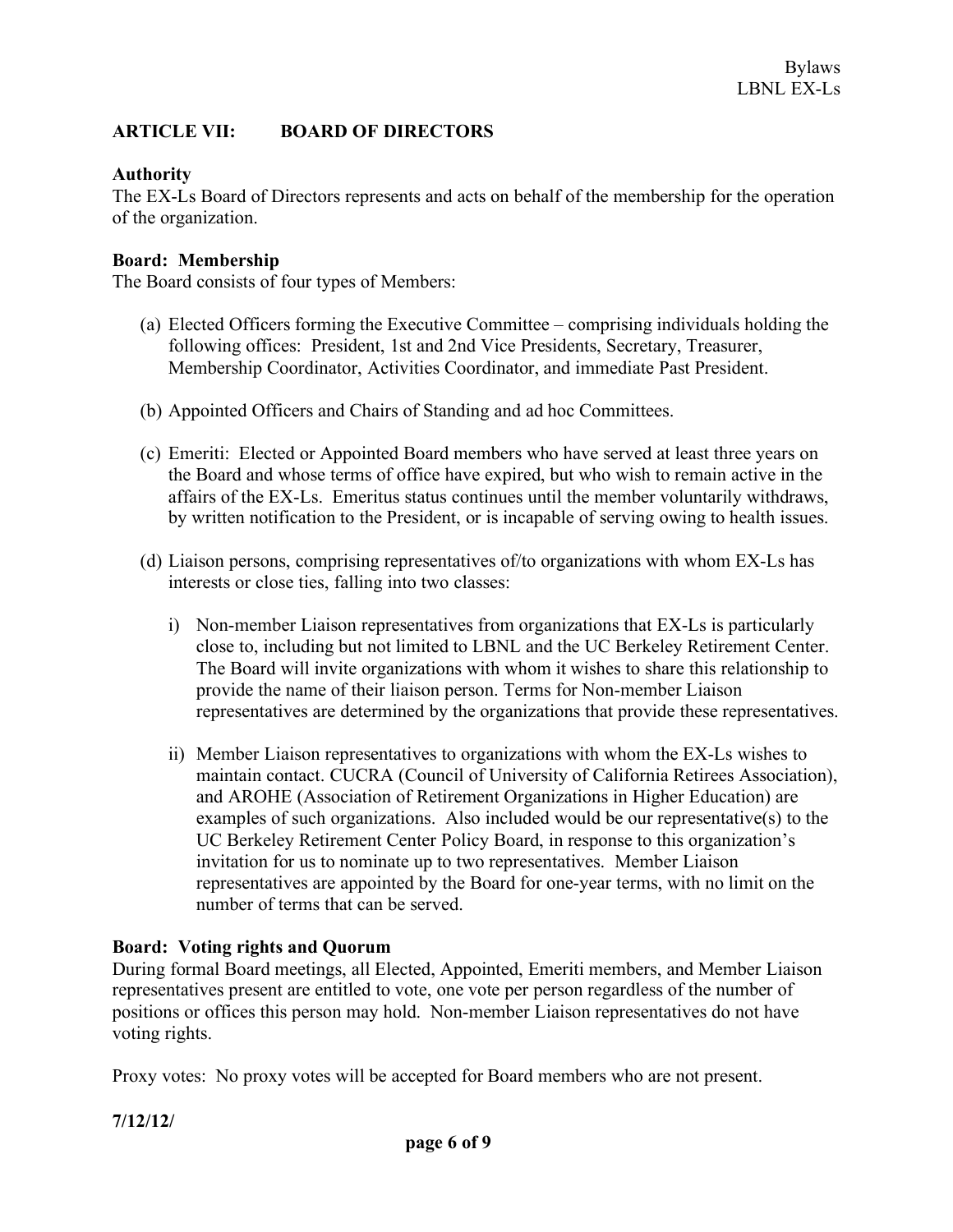Majority: Defined as greater than 50% of the voting Board members present at the meeting in which the vote is taken.

Quorum: To constitute a quorum, at least four persons holding elected office must be present and one of those must be either the President or a Vice President.

In the absence of a quorum, no official business can be completed; however, business requiring a vote may be completed after the meeting by a poll of the entire Board conducted by the President via an e-mail, telephone or postal mail ballot. A majority of votes returned within an appropriate time frame and/or recorded by the President will be sufficient to pass the measure. The President must prepare a summary document detailing the matter and any discussions pertaining to it, and will distribute this via e-mail to all Board members. A hard copy of this summary, and hard copies of any e-mail discussions and of the voting tally will be collected by the Secretary and become part of the official Minutes of the meeting at which the topic was introduced.

#### **Board: Meetings**

The Board of Directors meets at least four times per year, dates to be synchronized with the schedule of membership luncheons to allow for adequate preparation for these membership gatherings. Other meetings of the Board can be called by the President to discuss and act on special business matters.

Board meetings are considered "open" meetings. Members of the organization are invited to attend Board meetings as non-voting observers. Non-member guests can also be invited to attend should their participation be relevant to issues being discussed at the meeting.

### **Board: Powers and Duties**

Consistent with the purposes of the organization, the Board:

Establishes policies in areas of importance to the membership;

Establishes its own rules of procedure, using Robert's Rules of Order as a reference;

Performs reviews of these Bylaws at least triennially and takes action to update them as appropriate through the process described in Article X;

Establishes yearly dues upon recommendation of the Treasurer;

Evaluates internal and external factors of relevance to its membership and conveys relevant information to the membership.

Coordinates and organizes participation, where appropriate, in LBNL-sponsored employee activities such as the yearly Wellness Fair.

### **Executive Committee: Interim Actions**

**7/12/12/** Should an issue arise between Board meetings that in the opinion of the President merits action before the next Board meeting, he/she may convene a meeting of the Executive Committee,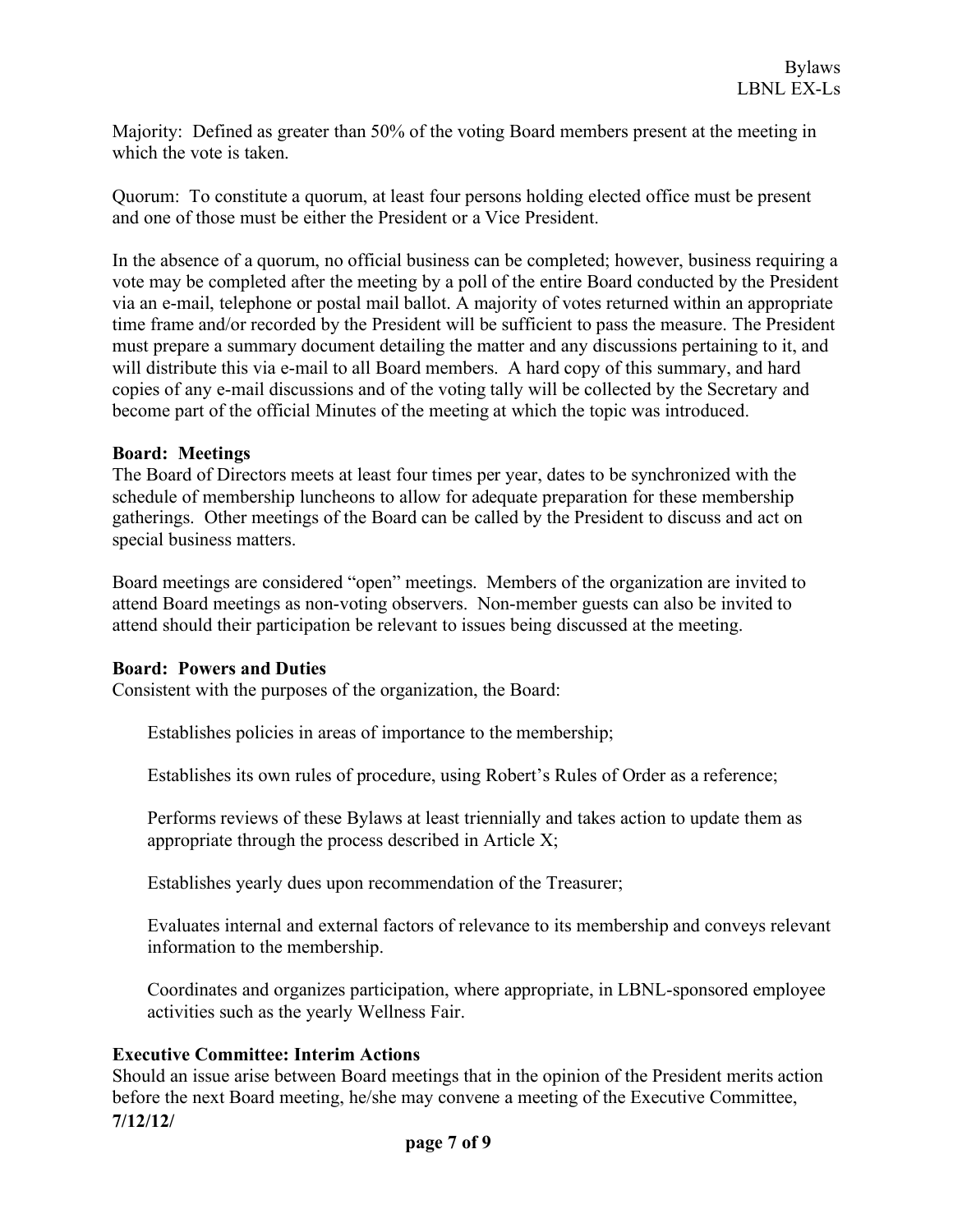either in person or electronically, to discuss the issue and possibly take action. For such action to be valid, the Executive Committee meeting must include a quorum, as defined above. Appropriate minutes of the meeting shall be prepared and presented at the next regular Board meeting. All actions taken in such Executive Committee meetings shall be valid unless rejected by the full Board at a subsequent regular or specially-called meeting.

### **ARTICLE VIII: GENERAL MEMBERSHIP MEETINGS**

### **Frequency**

The EX-Ls holds one General Membership meeting a year, normally in conjunction with the fall luncheon, at which the Elected Officers for the coming year are elected. Special meetings may be called by the Board as required; in such a case, the entire membership shall be notified by e-mail, except those who have opted for US Mail delivery of the Newsletter, who shall be notified by US Mail, specifying the purpose and agenda of the special meeting, at least two weeks in advance of the meeting. 30 non-Board members constitute a quorum at any general membership meeting.

### **Notice**

Notice of the General Membership meetings, whether regular or specially called, must be distributed in writing to the entire membership at least two weeks prior to the scheduled date of the meeting. The EX-Ls' Newsletter is normally the mechanism used to meet this requirement.

### **ARTICLE IX: FINANCES**

All funds received from the membership or otherwise must be deposited in a commercial bank. Disbursement is by check signed by the Treasurer or other Elected Officer, and, in the case of checks for greater than \$1,000, countersigned by the President, 1st Vice President, or other Elected Officer.

Annual dues are due and payable January  $1<sup>st</sup>$  and delinquent March  $1<sup>st</sup>$ .

### **ARTICLE X: AMENDMENTS**

Amendments to these Bylaws may be proposed by a Board member at a regular Board meeting or by petition signed by 25 members in good standing at any general membership meeting.

When amendment(s) are presented, or, in any case, for the required triennial review of the Bylaws*,* the Board must constitute an ad hoc Bylaws Committee consisting of not fewer than three (3) members of the Board. This Bylaws Committee will take the proposed amendments under study and submit its report and recommendations to the Board, ideally, at the next meeting. The Board will then vote as to whether to present the proposed amendment(s) to the general membership.